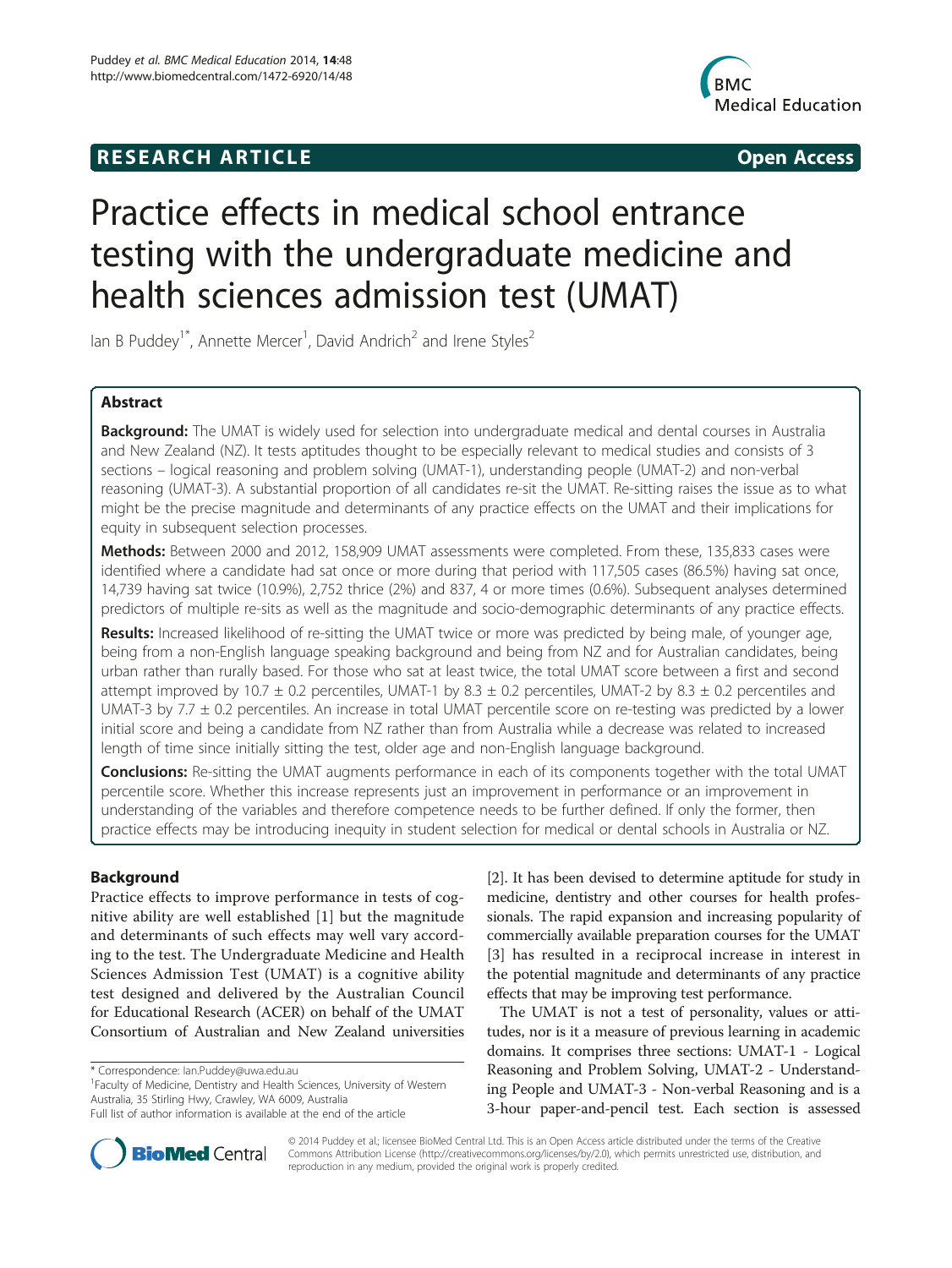using multiple choice questions with 4 or 5 optional responses, of which only one is correct. The three sections in 2012 comprised 48 items over 70 minutes in UMAT-1, 44 items over 55 minutes in UMAT-2 and 44 items over 55 minutes in UMAT-3. In Section 1 (UMAT-1) candidates are required to exercise logical reasoning and problem solving skills using both inductive and deductive reasoning, with an emphasis on logical argument in working to a solution. In Section 2 (UMAT-2) the emphasis is on assessing empathy and emotional intelligence with candidates required to show an understanding of the thoughts, feelings, behaviour and intentions portrayed within each question. Section 3 (UMAT-3) evaluates a candidate's non-verbal reasoning skills and aims to measure cognitive ability independent of language ability and specific cultural knowledge. ACER provides example questions in an information booklet and informs potential candidates that some practice in answering questions of a similar type, and under similar test conditions to those in the actual test, may be a useful preparation. They also provide two practice tests online for candidates who are registered to sit the UMAT. Whether preparation or actual coaching for the test makes a difference to test scores, however, remains controversial [[3,4](#page-14-0)].

Practice effects for the UMAT may be of substantial magnitude as recently reported in a relatively small study from New Zealand [[4\]](#page-14-0). In that study results from 263 students who sat the UMAT both in 2010 and 2011 were analysed. Approximately 85% of the cohort improved their overall score, 11% decreased and 4% obtained exactly the same score. The mean increase averaged approximately 9.3% for the total score, 9.4% for UMAT-1, 7% for UMAT-2 and 10.6% for UMAT-3. When considered in terms of relative percentile score the study cohort improved from a median total UMAT score percentile of 52% on the first attempt to 73% on the second. ACER in their annual reports have also consistently reported an increase in standardised scores in each section of the UMAT in those who sit in consecutive years [[2](#page-14-0)]. In 2012 they reported that the majority of students who were re-sitting the test improved their scores but with estimated mean increases that were lower than those seen in the NZ study (UMAT-1, 6.4%, UMAT-2, 5.5% and UMAT-3, 3.1%).

As a cognitive ability test, the construct validity and predictive validity of the UMAT have been subjected to recurrent careful analysis [[5,6](#page-14-0)]. If practice effects are indeed substantive they could potentially influence either the construct validity or predictive validity of the test or both. We have therefore ascertained all cases between 2000 and 2012 where candidates re-sat the UMAT and now report the magnitude of the practice effects observed on re-testing and discuss some of their possible determinants.

## Methods

Between 2000 and 2012, 158,909 UMAT assessments were completed. After generating a unique ID for each candidate based on name, date of birth and gender 135,833 cases were identified where a candidate had sat once or more during that period with 117,505 cases (86.5%) having sat once, 14,739 having sat twice (10.9%), 2,752 thrice (2%) and 837, 4 or more times (0.6%). Subsequent analyses determined predictors of multiple re-sits as well as the magnitude and socio-demographic determinants of any practice effects.

Practice effects were examined in relation to total UMAT percentile scores and the percentile scores in each of its 3 subsections - UMAT-1 - Logical Reasoning and Problem Solving, UMAT-2 - Understanding People and UMAT-3 - Non-verbal Reasoning. Each year ACER reports candidate results as scores on a separate scale for each of UMAT-1, UMAT-2 and UMAT-3 with an overall UMAT score calculated as the average of these three scores. Over the years 2000 to 2012, the scale has changed several times as the test has developed. As a result scores are not necessarily comparable between years. However, percentile ranks enable a measure of the relative standing of a candidate within each cohort. Given the large numbers in each cohort it is likely that there is reasonable comparability in the competence of candidates at specified percentile ranks across cohorts. Hence the use of percentile ranks as the measure in this study.

The practice effects were further evaluated by dividing the cohort into quartiles of initial test performance and analysing the upper and lower quartiles in relation to number of times the UMAT was sat. Predictors of the magnitude of any practice effects were evaluated from a number of socio-demographic indices collected on enrolment for the UMAT, including age, gender, postal address, language spoken at home, type of secondary school, country of origin and self-identification as being of Aboriginal or Torres Strait Islander origin (ATSI). Language spoken at home was classified according to the Australian Standard Classification of Languages (ASCL), 2011 [[7\]](#page-14-0). For multivariate analysis this was collapsed into 4 groups – English, European languages, Asian languages and all other languages. Type of secondary school was divided into one of 5 groups – government (publicly funded), independent (fee paying), Catholic, Technical and Further Education institutions (TAFE – public provider of predominantly vocational tertiary education courses) and Other. For those with an Australian address, an index of rurality was generated by linking each candidate's postcode to the Accessibility/Remoteness Index of Australia (ARIA) [[8\]](#page-14-0). ARIA values are grouped into one of five categories: Highly Accessible (ARIA score 0–1.84), Accessible (ARIA score >1.84 - 3.51),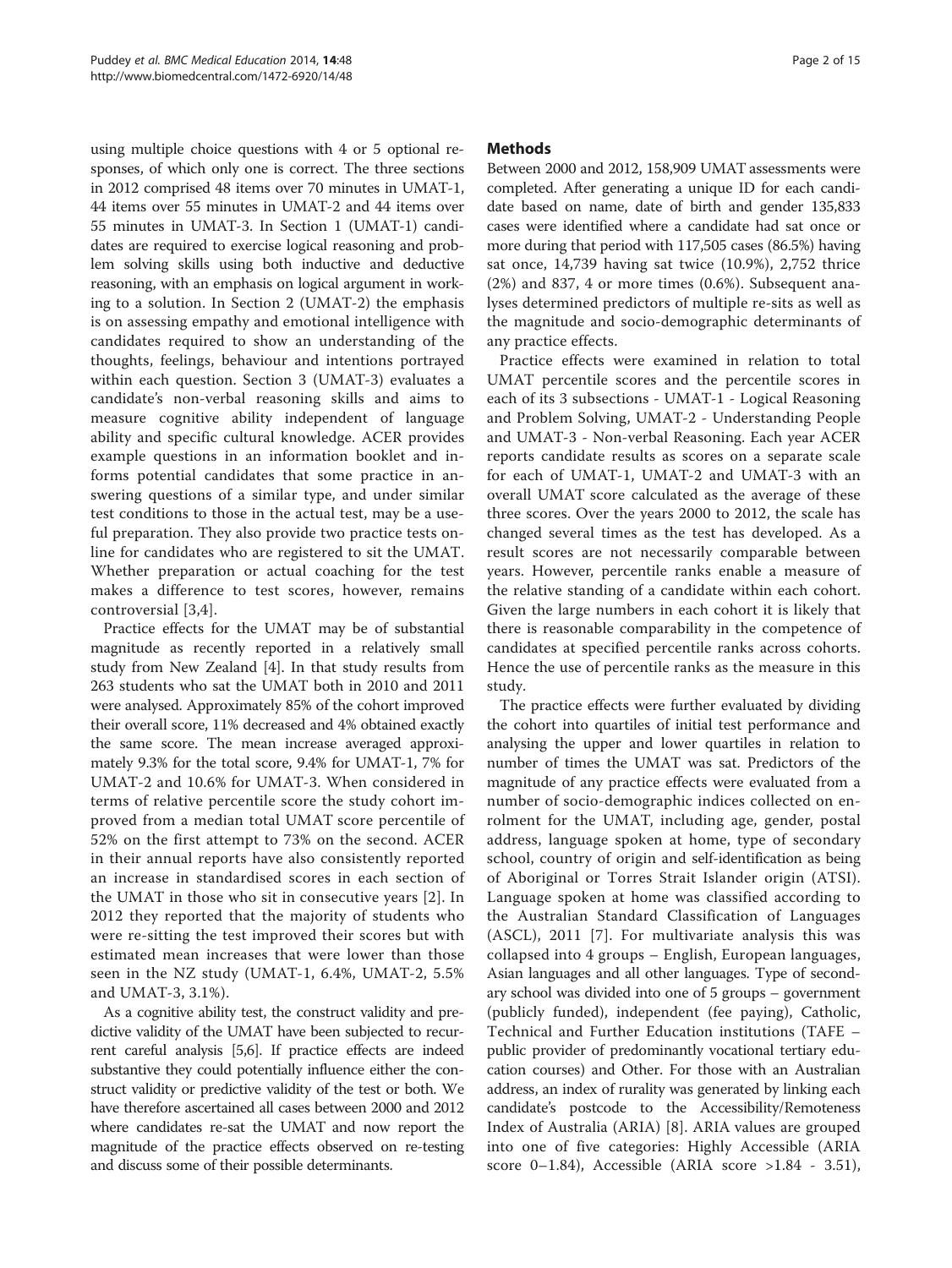Moderately Accessible (ARIA score >3.51 -5.80), Remote (ARIA score >5.80 - 9.08) and Very Remote (ARIA score  $>9.08 - 12$ ).

The project has been approved by the Human Research Ethics Committee at the University of Western Australia (file reference RA/4/1/2178).

### **Statistics**

The magnitude of change between the first test and first re-sit were compared by paired T-tests. Comparisons of scores between those who sat once versus those who resat the test were made by unpaired T-tests. Univariate comparisons of performance during multiple re-sits of the UMAT were made by repeated measures analysis of variance (with post-hoc comparisons by Bonferroni correction). Multivariate analyses utilised linear regression to assess the independent relationships of change in total UMAT, UMAT-1, UMAT-2 and UMAT-3 score between the first and second tests with age, gender, type of secondary school, language spoken at home, country of origin, ARIA score and self-identification as ATSI as independent predictors. Logistic regression analysis was utilised to ascertain potential independent predictors of the likelihood of sitting the UMAT more than once. All analyses were carried out utilising IBM SPSS Statistics Version 20.0.

## Results

### Socio-demographic data

Of the 135,833 cases where a candidate had sat once or more during the period 2000 to 2012, 1.1% were aged less than or equal to 16 yr, 35.6% were 17 yr, 43.3% were 18 yr, 8.4% were 19 yr, 9.9% were aged 20 to 30 yr and 1.7% were greater than 30 yr. Females comprised 57.8% of all cases and males 42.2%. English was spoken at home by 69.2%, Asian languages by 27.1%, European languages by 2% and other languages by 1.7%. School of origin was a government school for 47%, independent school for 32.8%, Catholic school for 17.6%, TAFE college for 0.4% and Other school for 2.2%. The majority of the population were Australian (86.9%) with 12.1% from New Zealand and 0.9% from other countries. Only 0.4% self-declared as ATSI in origin. For Australian residents  $(N = 118,086)$ , 93.4% were living in Highly Accessible areas, 4.9% in Accessible areas, 1.2% in Moderately Accessible areas, 0.4% in Remote areas and 0.1% in Very Remote areas. The socio-demographic profile by year in which the UMAT was sat is outlined in Additional file [1](#page-13-0). It demonstrates an increasing number of 18 and 19 yo sitting the test over time with a decreasing number of those either 17 yo or less or those greater than 20 yo sitting the test. The proportion of females has decreased slightly while that of males has increased. The proportion of those from an Asian language background has almost doubled from 18% in 2001 to 32% in 2012. The

proportion from a government school background has slightly increased while those from an independent or Catholic school background has commensurately decreased. The numbers of New Zealand cases increased substantially from 2005 onwards with introduction of the UMAT as a selection tool for the 2 NZ medical schools, but have remained relatively steady since at approximately 13-15% of the cohort.

### Magnitude of practice effects

The changes in total UMAT percentile score and each of its subsections are depicted in Figure [1](#page-3-0). The predominant increment for total UMAT occurred between the first attempt and the first re-sit. RANOVA indicated a further significant increase in percentile score at the second re-sit (P < 0.001, Bonferroni correction) but no further increment with subsequent re-sits. For UMAT-1 further increases in relative performance extended out to the 4<sup>th</sup> re-sit (P = 0. 024 compared to the 4<sup>th</sup> re-sit, Bonferroni correction). For UMAT-2 increases in relative percentile extended to only the  $3<sup>rd</sup>$  re-sit (P = 0.001) compared to the  $2<sup>nd</sup>$  re-sit, Bonferroni correction) while for UMAT-3 there was only an increase in relative percentile between the first attempt and the first re-sit with no further increment at any subsequent re-sit.

For those who sat at least twice  $(N = 18,328)$ , the total UMAT percentile score between a first and second attempt improved in 71.1%, decreased in 28.7% and was identical in 0.2% of candidates. Total UMAT score improved by a mean of  $10.7 \pm 0.2$  percentiles (Paired T-test P < 0.001). The UMAT-1 percentile score improved in 66.6%, decreased in 33.2% and was identical in 0.2% of candidates with a mean increase of  $8.3 \pm 0.2$  percentiles (Paired T-test P < 0.001). The UMAT-2 percentile score improved in 62.6%, decreased in 37.3% and was identical in 0.1% of candidates and increased overall by  $8.3 \pm 0.2$ percentiles (Paired T-test P < 0.001). The UMAT-3 percentile score improved in 61.1%, decreased in 38.7% and was identical in 0.2% of candidates with a mean overall increase of  $7.7 \pm 0.2$  percentiles (Paired T-test P < 0.001).

Total UMAT percentile score and percentile score in each of its 3 subsections by number of times candidates re-sat the test between 2000 and 2012 are depicted for those in the lowest performance quartile in their first test in Figure [2](#page-4-0) and for those in the highest performance quartile in Figure [3](#page-5-0). In those in the lowest quartile of initial performance the increases were by  $16.2 \pm 0.3$  percentiles for total UMAT score (Paired T-test  $P < 0.001$ ), 16.8 ± 0.3 percentiles for UMAT-1 (Paired T-test P < 0.001),  $21.1 \pm 0.3$  percentiles for UMAT-2 (Paired T-test  $P < 0.001$ ) and  $24.8 \pm 0.4$  percentiles for UMAT-3 (Paired T-test P < 0.001). For those in the highest quartile of initial performance there were decreases by  $1.4 \pm 0.3$  percentiles for total UMAT score (Paired T-test P < 0.001),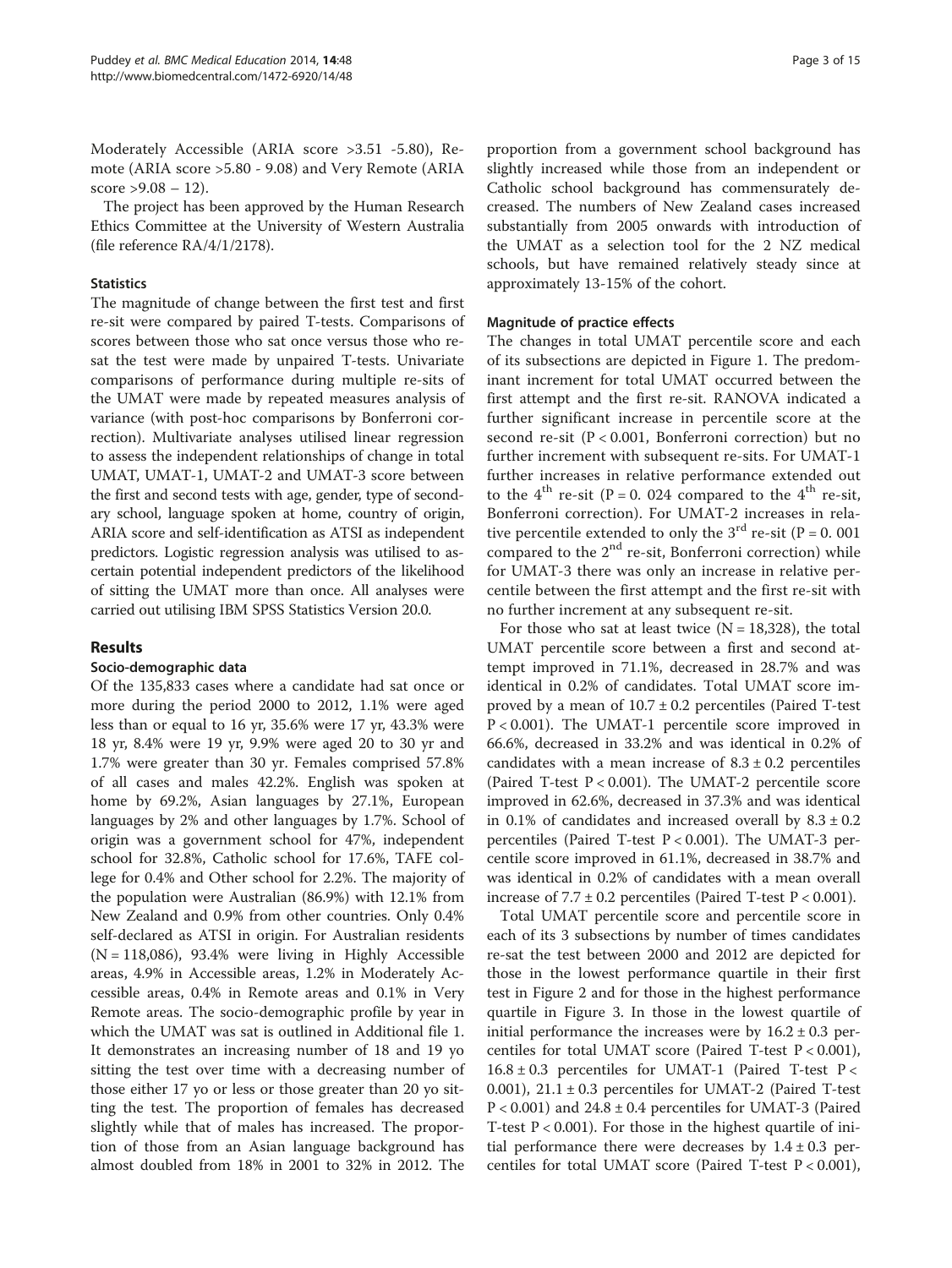<span id="page-3-0"></span>

 $3.6 \pm 0.3$  percentiles for UMAT-1 (Paired T-test P < 0.001), 9.3 ± 0.3 percentiles for UMAT-2 (Paired T-test P < 0.001) and  $8.5 \pm 0.3$  percentiles for UMAT-3 (Paired T-test  $P < 0.001$ ).

### Predictors of magnitude of practice effects

Linear regression analyses of potential predictors of the change in overall performance in total UMAT percentile score and each of its sub-sections on re-testing are outlined in Tables [1](#page-6-0), [2](#page-7-0), [3](#page-8-0) and [4](#page-9-0). Performance in UMAT-1, UMAT-2 and UMAT-3 were first forced into the model to correct for regression to the mean. Lower percentile scores in UMAT-1, UMAT-2 or UMAT-3 predicted higher increments in each of these scores on re-testing as anticipated. Separate models (data not shown) indicated that for those in the lowest quartile of total UMAT percentile score at initial testing, the predicted increment on re-testing was 18.8 percentiles (CI 18.0, 19.7). For those in the lowest quartile of UMAT-1 it was 22.5 percentiles (CI 21.6, 23.4), for those in the lowest

quartile of UMAT-2 it was 33.5 percentiles (CI 32.5, 34.6) and for those in the lowest quartile of UMAT-3 it was 35.7 percentiles (CI 34.7, 36.7). The number of years between the first test and the first re-sit was then forced into the model, adjusting for a predicted negative association between time interval and any measured practice effects. The predicted negative association was highly significant for UMAT-2 and UMAT-3 but was not seen for UMAT-1 performance. Together these predictors accounted for 9.7% of the variance in performance between the first and second tests in the total UMAT, 12.7% in UMAT-1, 18.5% in UMAT-2 and 24.5% in UMAT-3. Finally, the socio-demographic predictors were entered into the model. The significant predictors of an increase in overall performance were being male or being a candidate from New Zealand rather than from Australia, while performance on re-sit was lower for older candidates and for those from Asian language, European language or Other language backgrounds compared to an English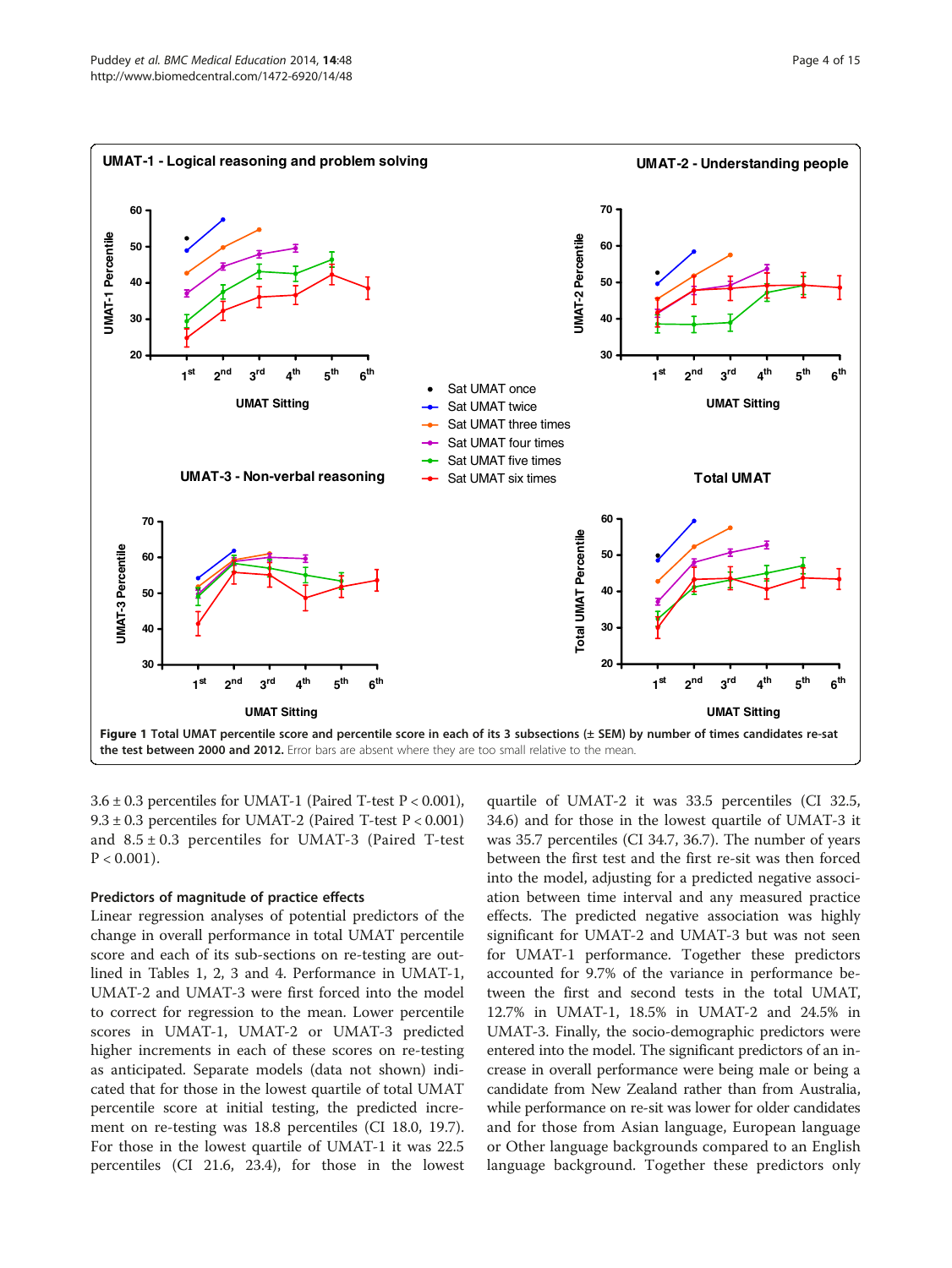<span id="page-4-0"></span>

increased the variance for the full model for total UMAT to 12.2%, UMAT-1 to 15.3%, UMAT-2 to 22.7% and UMAT-3 to 27% (Tables [1](#page-6-0), [2](#page-7-0), [3](#page-8-0) and [4](#page-9-0)). The increase in performance for those from NZ was primarily driven by an increase in the UMAT-3 percentile score while the decrease in percentile scores in those with a non-English language background was not evident for UMAT-3 in those from Asian languages background (Table [4\)](#page-9-0).

#### Predictors of re-sitting the UMAT

When comparing those who sat once versus those who re-sat, the percentile scores in UMAT-1  $(52.3 \pm 0.09 \text{ vs }$ 47.4  $\pm$  0.20, Unpaired T-test, P < 0.001) and UMAT-2 (52.7 ± 0.09 vs 48.6 ± 0.21, Unpaired T-test, P < 0.001) were initially lower in those who re-sat while those in UMAT-3 were initially higher  $(51.2 \pm 0.8 \text{ vs } 53.7 \pm 0.20,$ Unpaired T-test,  $P < 0.001$ ). The results from binomial logistic regression of predictors of the likelihood of sitting the UMAT twice or more are outlined in Table [5](#page-10-0).

For those in the lowest quartile for UMAT-1 or UMAT-2 percentile score at the first test, the likelihood of re-sitting was increased (OR 2.09, 95%CI 1.97, 2.23, P < 0.001, and OR 1.24, 95% CI 1.17, 1.31, P < 0.001, respectively). In contrast, the likelihood of re-sitting for those in the lowest quartile for UMAT-3 at the first test was reduced (OR 0.61, 95% CI 0.57, 0.64, P < 0.001). Increased likelihood of re-sitting the UMAT was predicted by being male (OR 1.10, 95% CI 1.06, 1.14, P < 0.001), being of younger age, being from a non-English language speaking background (Asian language background OR 1.18, 95% CI 1.13, 1.23, P < 0.001), (European language background OR 1.12, 95% CI 1.0, 1.26,  $P = 0.05$ ) and all Other languages (OR 1.49, 95% CI 1.33, 1.67, P < 0.001), being from NZ (OR 3.59, 95% CI 3.43, 3.76) and being non-ATSI (OR 1.57, 95% CI 1.15, 2.13,  $P = 0.004$ ). Students from Catholic secondary schools (OR 0.91, 0.86, 0.95, P < 0.001) were less likely to re-sit the UMAT while those from the TAFE school category were more likely (OR 1.67, 1.31, 2.12, P < 0.001).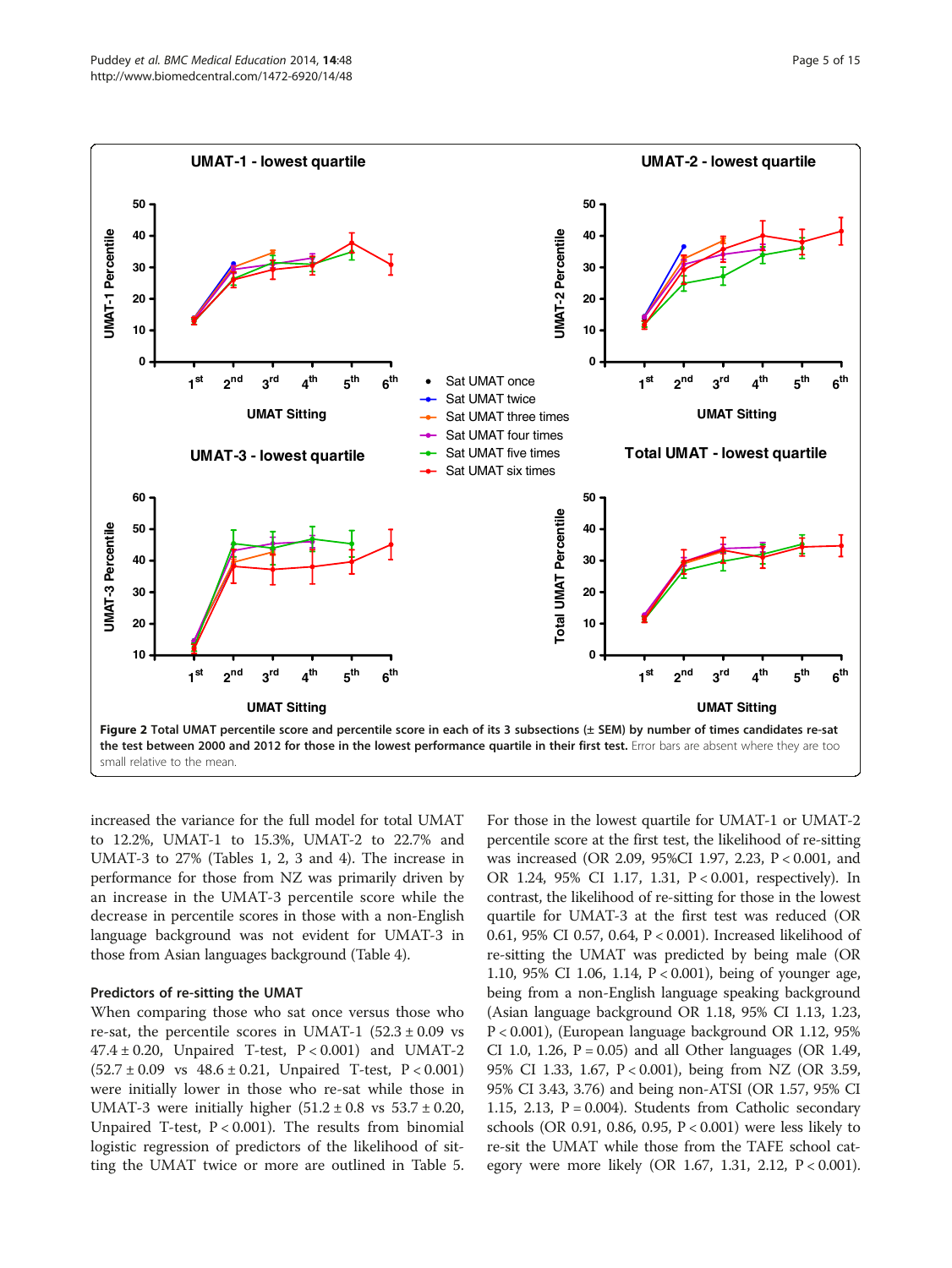<span id="page-5-0"></span>

The relative amount of variance explained by the full model was small (6.6%). In a separate model for Australian students only, being rurally based rather than urban was also a significant predictor with rurally based candidates less likely to re-sit (OR, 0.78, 95% CI, 0.71, 0.85, P < 0.001). Finally, logistic regression models were run in those who sat 3 or more times (Table [6](#page-11-0)) or 4 or more times (Table [7](#page-12-0)). The pattern of predictor variables for multiple re-sits were largely unchanged in these models, while the relative strength of the odds ratios was increased for each predictor variable together with the relative amount of variance explained by each model.

## **Discussion**

This study has identified substantial practice effects for the UMAT which serve to enhance performance, especially between the first and second occasion of testing. The UMAT is now delivered to approximately 15,000

students each year in Australia and New Zealand [[2](#page-14-0)] and hence a more comprehensive appreciation of practice effects will better inform its application in the selection of students for medical and dental schools. Practice effects in cognitive ability tests are now well described, with a meta-analysis [\[1](#page-14-0)] estimating that the magnitude of the improvement in test scores from the first test to the first re-sit would be approximately a quarter of the standard deviation from the first test, and a further fifth of a standard deviation to the second re-sit. With respect to high stakes selection such as for medical or dental school selection, re-sitting of admission tests is common. Approximately 40% of students who sat a combination cognitive ability test and science knowledge test for admission to medical schools in Belgium re-sat the test in a 4-year period [\[9](#page-14-0)]. Analysis of re-test effects in that study showed a one third of a standard deviation increment in score on the knowledge test and a one half of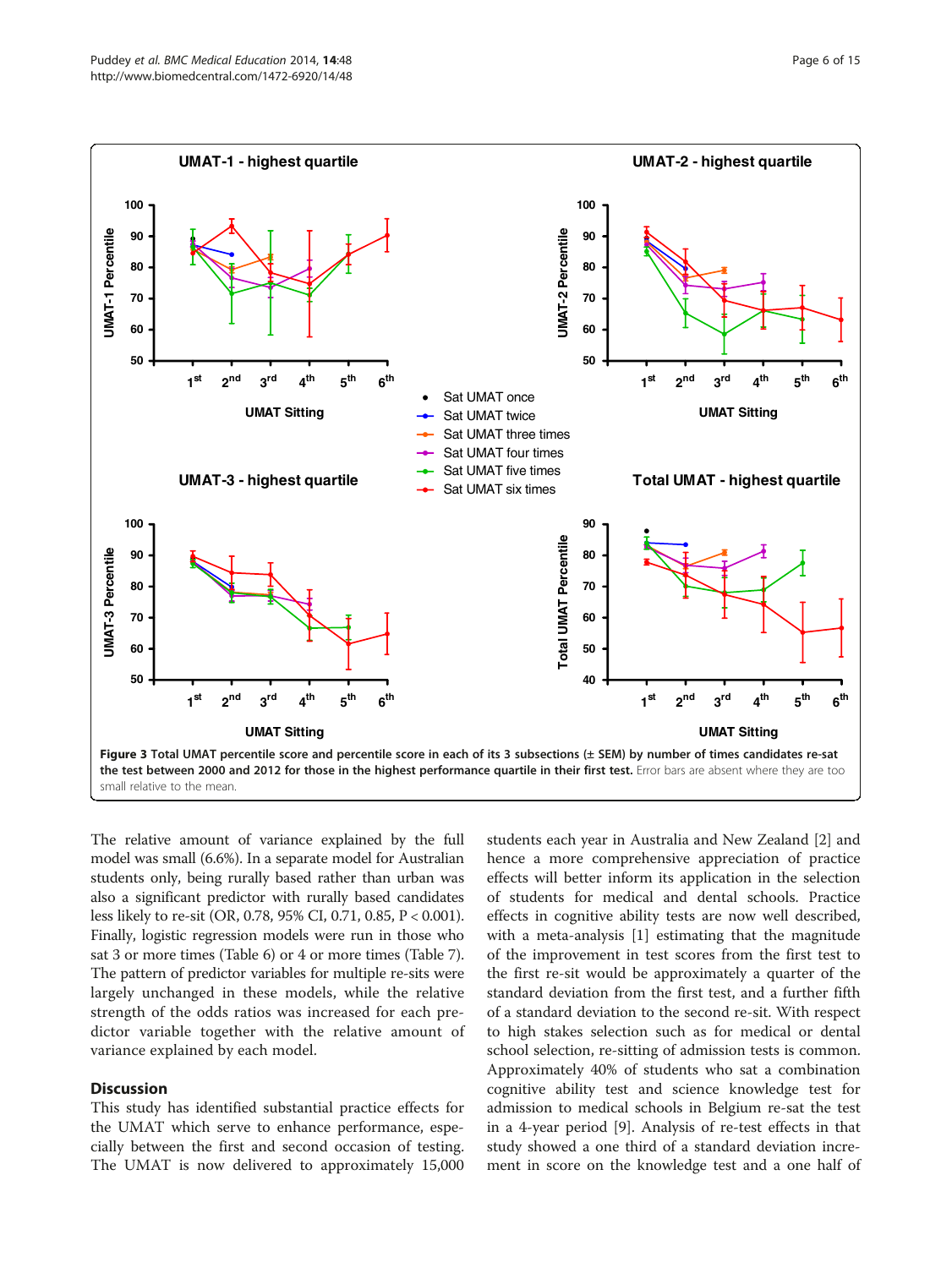| Predictor variable (reference group in brackets)      | N     | B (95% CI)                      | <b>Beta</b> | P-value |
|-------------------------------------------------------|-------|---------------------------------|-------------|---------|
| <b>UMAT Score Percentile Test 1</b>                   | 17089 | $-0.26$ $(-0.27, -0.25)$        | $-0.343$    | < 0.001 |
| Number of years between tests                         | 17089 | $-0.88$ $(-1.14, -0.62)$        | $-0.048$    | < 0.001 |
| Age $( \leq 16 \text{ yr of age})$                    | 222   |                                 |             |         |
| 17 <sub>yr</sub>                                      | 5958  | $-0.81$ $(-3.27, 1.66)$         | $-0.020$    | 0.522   |
| 18 yr                                                 | 7209  | $-2.20$ $(-4.66, 0.26)$         | $-0.055$    | 0.080   |
| 19 yr                                                 | 1682  | $-6.02$ $(-8.62, -3.41)$        | $-0.091$    | < 0.001 |
| 20 - 30 yr                                            | 1749  | $-8.91$ $(-11.49, -6.33)$       | $-0.138$    | < 0.001 |
| $> 30$ yr                                             | 269   | $-10.18$ ( $-13.47$ , $-6.89$ ) | $-0.065$    | < 0.001 |
| Gender (Females)                                      | 9463  |                                 |             |         |
| Males                                                 | 7626  | $0.62$ (0.06, 1.17)             | .016        | 0.030   |
| Language spoken at home (English)                     | 10726 |                                 |             |         |
| Asian Languages                                       | 5611  | $-4.32$ $(-4.94, -3.70)$        | $-0.103$    | < 0.001 |
| European Languages                                    | 349   | $-2.48$ $(-4.45, -0.51)$        | $-0.018$    | 0.014   |
| Other Languages                                       | 403   | $-6.91$ $(-8.76, -5.07)$        | $-0.053$    | < 0.001 |
| <b>School type</b> (Government)                       | 8911  |                                 |             |         |
| Catholic                                              | 2565  | $-0.63$ $(-1.46, 0.20)$         | $-0.011$    | 0.137   |
| Independent                                           | 5102  | $0.92$ $(0.26, 1.57)$           | 0.021       | 0.007   |
| Other                                                 | 84    | $-3.03$ $(-4.82, -1.23)$        | $-0.024$    | 0.001   |
| <b>TAFE</b>                                           | 427   | $-2.04$ $(-6.05, 1.96)$         | $-0.007$    | 0.317   |
| <b>Country</b> (Australia)                            | 12522 |                                 |             |         |
| New Zealand                                           | 4436  | 1.22(0.53, 1.91)                | 0.027       | 0.001   |
| Other Country                                         | 131   | 2.32 (-0.86, 5.50)              | 0.010       | 0.153   |
| <b>Aboriginal &amp; Torres Strait Islander (ATSI)</b> | 17044 |                                 |             |         |
| Non-ATSI                                              | 45    | -4.99 (-10.38, 0.39)            | $-0.013$    | 0.069   |

<span id="page-6-0"></span>

| Table 1 Multivariate linear regression for change in total UMAT score from first sit to second sit (N = 17,089, $r^2$ = 0.122) |  |
|--------------------------------------------------------------------------------------------------------------------------------|--|
|--------------------------------------------------------------------------------------------------------------------------------|--|

standard deviation increase for the cognitive ability test. For the UMAT we now report quantitatively comparable results, with an estimated increment at the first re-sit of approximately two fifths of a standard deviation from the first test and a further one fifth of a standard deviation at the second re-sit. For a candidate at the  $50<sup>th</sup>$ percentile in the first test this would have translated to an increase to the 60<sup>th</sup> percentile at the second test and to the 63rd percentile at the third test. Our results complement and extend previous reports which have been conducted on a substantially smaller scale [[2,4\]](#page-14-0). Given that 13.5% of students over the 13 years of observation were re-sitting the test these practice effects may be of sufficient magnitude and prevalence to warrant reconsideration in current approaches to medical student selection in Australia and New Zealand.

Practice effects that improve performance in cognitive tests may arise from a number of different potential sources. The authors of the 2012 ACER report on the UMAT [[2\]](#page-14-0) favoured issues associated with repetition, such as less confusion because of test preparation and increased familiarity with the test, which may reduce anxiety and improve performance (so called construct irrelevant factors). This understanding of practice effects would lead to the conclusion that the first test score was not a true reflection of the candidate's ability because of confounding by these factors, and that the construct validity of the test was therefore unchanged on re-testing. However, this cannot be assumed as the entire explanation without further scrutiny. Indeed when item level data were carefully analysed in the cognitive test used for selection of medical students in Belgium [\[10](#page-14-0)] it was concluded that re-testing actually led to a change in the measurement properties of the test, such that the predictive validity of the re-test score in relation to academic performance in the first 3 years at medical school was compromised. Evidence for the hypothesis that retesting and practice effects can alter the psychometric properties and subsequent predictive validity in cognitive tests has been reported by others [\[11,12\]](#page-14-0) but not by all observers [[13\]](#page-14-0). If practice effects influence the psychometric properties of a test of cognitive ability then the underlying principle of stability of construct relevant variance of the test is violated and calls into question its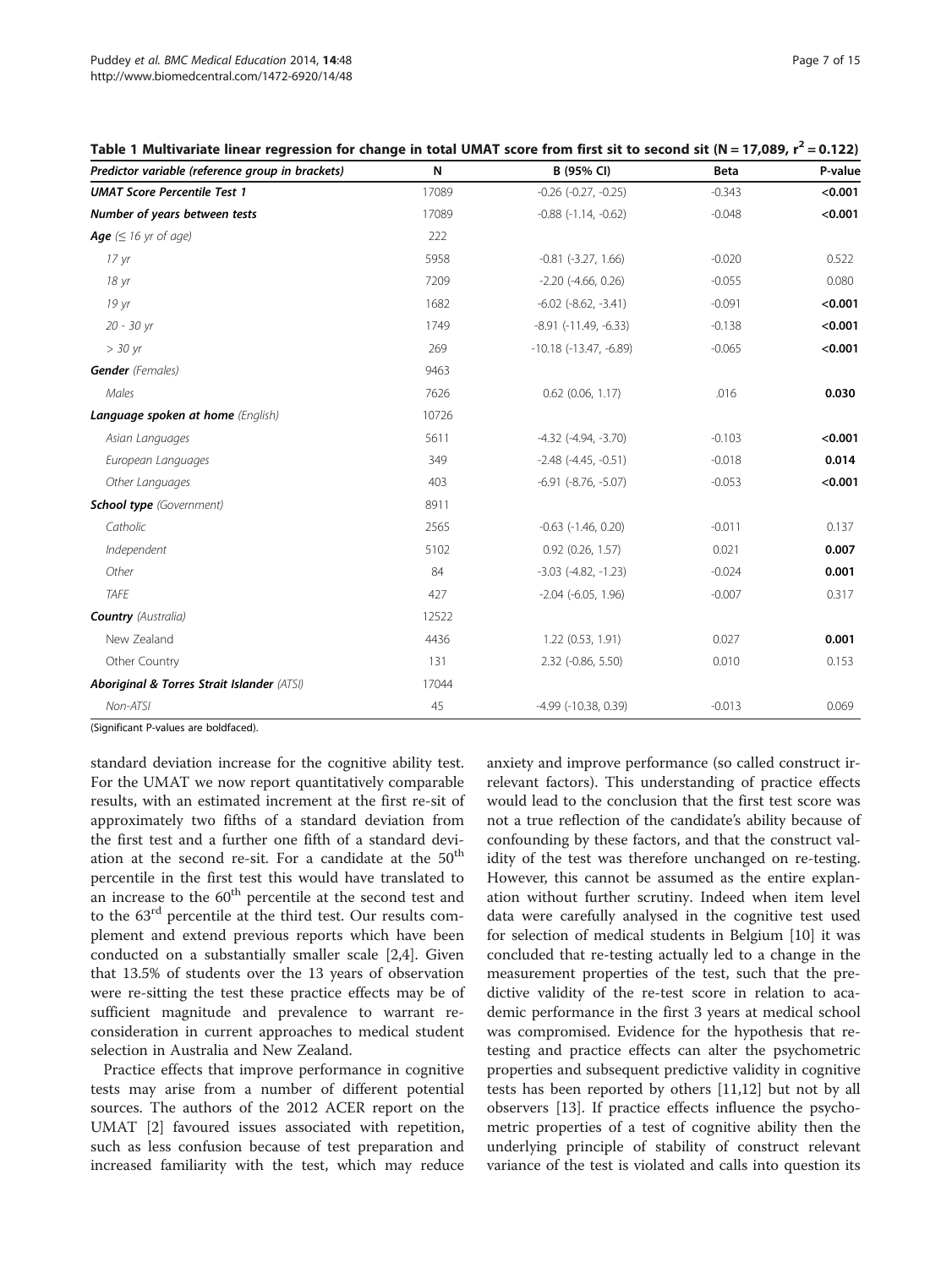| Predictor variable (reference group in brackets)      | N     | B (95% CI)                      | <b>Beta</b> | P-value |
|-------------------------------------------------------|-------|---------------------------------|-------------|---------|
| <b>UMAT-1 Score Percentile Test 1</b>                 | 17089 | $-0.31$ $(-0.32, -0.30)$        | $-0.399$    | < 0.001 |
| Number of years between tests                         | 17089 | $-0.06$ $(-0.33, 0.22)$         | $-0.003$    | 0.686   |
| <b>Age</b> $(\leq 16$ yr of age)                      | 222   |                                 |             |         |
| 17 <sub>yr</sub>                                      | 5958  | $-1.82$ ( $-4.38$ , 0.75)       | $-0.042$    | 0.165   |
| 18 yr                                                 | 7209  | $-3.01$ $(-5.57, -0.45)$        | $-0.072$    | 0.021   |
| 19 yr                                                 | 1682  | $-6.14$ $(-8.85, -3.43)$        | $-0.088$    | < 0.001 |
| 20 - 30 yr                                            | 1749  | $-9.91$ $(-12.60, -7.22)$       | $-0.144$    | < 0.001 |
| $> 30$ yr                                             | 269   | $-12.25$ ( $-15.68$ , $-8.83$ ) | $-0.073$    | < 0.001 |
| Gender (Females)                                      | 9463  |                                 |             |         |
| Males                                                 | 7626  | 2.38 (1.79, 2.96)               | 0.057       | < 0.001 |
| Language spoken at home (English)                     | 10726 |                                 |             |         |
| Asian Languages                                       | 5611  | $-3.48$ $(-4.13, -2.83)$        | $-0.079$    | < 0.001 |
| European Languages                                    | 349   | $-3.17$ $(-5.22, -1.13)$        | $-0.022$    | 0.002   |
| Other Languages                                       | 403   | $-5.33$ $(-7.26, -3.41)$        | $-0.039$    | < 0.001 |
| <b>School type</b> (Government)                       | 8911  |                                 |             |         |
| Catholic                                              | 2565  | $-1.51$ $(-2.37, -0.65)$        | $-0.026$    | 0.001   |
| Independent                                           | 5102  | $0.45$ $(-0.24, 1.13)$          | 0.010       | 0.203   |
| Other                                                 | 84    | $-2.54$ $(-4.41, -0.67)$        | $-0.019$    | 0.008   |
| <b>TAFE</b>                                           | 427   | $-2.32$ $(-6.49, 1.85)$         | $-0.008$    | 0.275   |
| <b>Country</b> (Australia)                            | 12522 |                                 |             |         |
| New Zealand                                           | 4436  | 0.74(0.02, 1.45)                | 0.015       | 0.045   |
| Other Country                                         | 131   | 1.41 (-1.91, 4.72)              | 0.006       | 0.405   |
| <b>Aboriginal &amp; Torres Strait Islander (ATSI)</b> | 17044 |                                 |             |         |
| Non-ATSI                                              | 45    | $-2.80$ $(-8.40, 2.81)$         | $-0.007$    | 0.328   |

<span id="page-7-0"></span>in LIMAT-1 score from first sit to second sit  $(N - 17,089, z^2 - 0.153)$ 

subsequent predictive validity and utility in selection [[13\]](#page-14-0). Item level analysis for questions delivered in consecutive tests is therefore now required to better delineate the extent to which the practice effects in the UMAT described here reflect construct irrelevant factors versus construct relevant factors.

A separate analysis of the high achieving candidates in the 2012 ACER report [[2\]](#page-14-0) identified an actual decrease in UMAT performance rather than an increase, raising the possibility that a substantial proportion of any practice effect may simply represent regression to the mean. This result is similar to the outcome we have seen when comparing candidates in the highest quartile of performance in the UMAT and each of its subsections to those in the lowest quartile. However, when 2 previous studies were re-analysed to better understand the potential influence of regression to the mean on practice effects in cognitive ability tests [\[1](#page-14-0)], it was estimated that less than 10% of the practice effect size could be attributed to regression to the mean.

The practice effects identified on re-sitting the UMAT may at least in part represent improvements secondary

to either coaching and/or practice between attempts. They may also have been confounded by coaching and/ or practice before the first attempt itself which would serve to mitigate any improvement seen at a subsequent attempt. Such coaching in Australia is reported to be as high as 56% of all candidates [\[3](#page-14-0)] while for the Medical College Admission Test (MCAT), widely used for medical student selection in North America, a review identified 4 studies in the area where the prevalence of coaching was 22%, 25%, 38% and 72% of candidates respectively [[14](#page-14-0)]. We have not been able to measure such potential influences in this study. However, Griffin et al. [[15\]](#page-14-0), in a study of 287 applicants to the School of Medicine at the University of Western Sydney, reported that in the 51.4% of the cohort who had prior UMAT coaching, there was no coaching effect on UMAT-1 and UMAT-2. However, there was evidence of a small coaching effect on UMAT-3 (approximately 3.8% increase in score). This was not significant after adjustment for prior academic performance, age and gender. In a subsequent study [\[3\]](#page-14-0) they assessed UMAT performance in 402 students from 31 Australian secondary schools who completed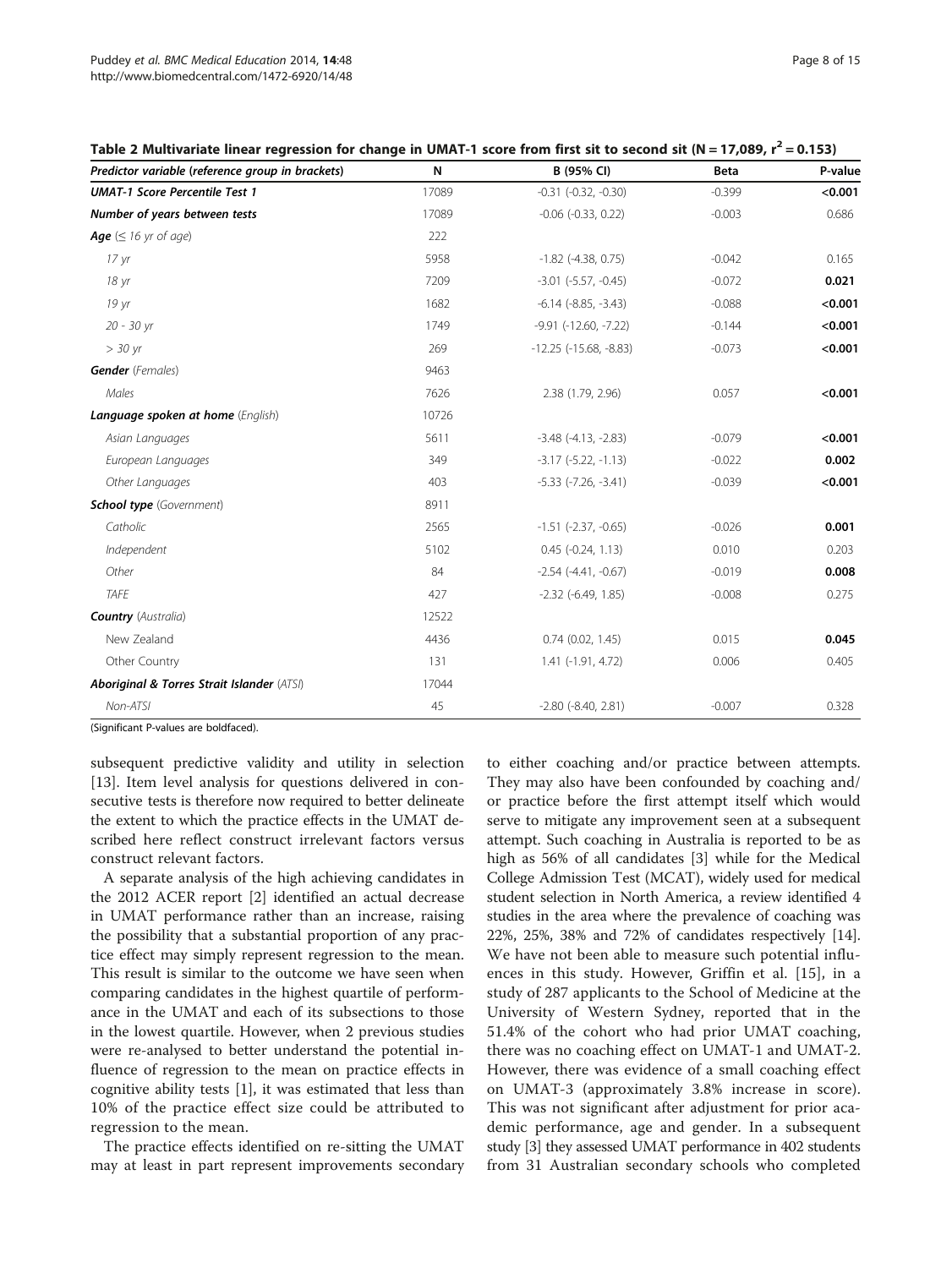| Predictor variable (reference group in brackets)      | N     | B (95% CI)                      | <b>Beta</b> | P-value |
|-------------------------------------------------------|-------|---------------------------------|-------------|---------|
| <b>UMAT-2 Score Percentile Test 1</b>                 | 17089 | $-0.31$ $(-0.32, -0.30)$        | $-0.494$    | < 0.001 |
| Number of years between tests                         | 17089 | $-0.06$ $(-0.33, 0.22)$         | 0.033       | < 0.001 |
| <b>Age</b> ( $\leq$ 16 yr of age)                     | 222   |                                 |             |         |
| 17 <sub>yr</sub>                                      | 5958  | $-1.82$ ( $-4.38$ , 0.75)       | $-0.004$    | 0.884   |
| 18 yr                                                 | 7209  | $-3.01$ $(-5.57, -0.45)$        | $-0.028$    | 0.352   |
| 19 yr                                                 | 1682  | $-6.14$ $(-8.85, -3.43)$        | $-0.041$    | 0.031   |
| 20 - 30 yr                                            | 1749  | $-9.91$ $(-12.60, -7.22)$       | $-0.068$    | < 0.001 |
| $> 30$ yr                                             | 269   | $-12.25$ ( $-15.68$ , $-8.83$ ) | $-0.014$    | 0.161   |
| Gender (Females)                                      | 9463  |                                 |             |         |
| Males                                                 | 7626  | 2.38 (1.79, 2.96)               | $-0.082$    | < 0.001 |
| Language spoken at home (English)                     | 10726 |                                 |             |         |
| Asian Languages                                       | 5611  | $-3.48$ $(-4.13, -2.83)$        | $-0.170$    | < 0.001 |
| European Languages                                    | 349   | $-3.17$ $(-5.22, -1.13)$        | $-0.022$    | 0.001   |
| Other Languages                                       | 403   | $-5.33$ $(-7.26, -3.41)$        | $-0.066$    | < 0.001 |
| <b>School type</b> (Government)                       | 8911  |                                 |             |         |
| Catholic                                              | 2565  | $-1.51$ $(-2.37, -0.65)$        | $-0.008$    | 0.262   |
| Independent                                           | 5102  | $0.45$ $(-0.24, 1.13)$          | 0.025       | 0.001   |
| Other                                                 | 84    | $-2.54$ $(-4.41, -0.67)$        | $-0.024$    | 0.001   |
| <b>TAFE</b>                                           | 427   | $-2.32$ ( $-6.49$ , 1.85)       | $-0.006$    | 0.361   |
| <b>Country</b> (Australia)                            | 12522 |                                 |             |         |
| New Zealand                                           | 4436  | 0.74(0.02, 1.45)                | $-0.010$    | 0.181   |
| Other Country                                         | 131   | 1.41 (-1.91, 4.72)              | 0.003       | 0.612   |
| <b>Aboriginal &amp; Torres Strait Islander (ATSI)</b> | 17044 |                                 |             |         |
| Non-ATSI                                              | 45    | $-2.80$ $(-8.40, 2.81)$         | $-0.008$    | 0.227   |

<span id="page-8-0"></span>

|  |  | Table 3 Multivariate linear regression for change in UMAT-2 score from first sit to second sit (N = 17,089, $r^2$ = 0.227) |
|--|--|----------------------------------------------------------------------------------------------------------------------------|
|--|--|----------------------------------------------------------------------------------------------------------------------------|

the UMAT in their final secondary school year. Again only the UMAT-3 score exhibited an improvement in the 56.2% of the cohort who had been coached, with an increment in mean score of approximately 7.7%. After controlling for prior academic performance, gender and school type, the effect of coaching was again no longer significant. Of interest, however, there was an interaction between prior academic performance and coaching, in that those with higher academic performance performed better with coaching on UMAT-3, while those with weaker academic performance performed worse. Similar results have been reported from New Zealand [\[4](#page-14-0)] where a commercial preparation course was shown to have no effect on UMAT-1, UMAT-2 or total UMAT score but UMAT-3 scores increased by 7.1 % in those with no preparation course compared to 16.5% in those who participated in a preparation course. The overall conclusion from these studies is that coaching and practice between sitting and re-sitting the UMAT have had little if no effect on UMAT-1 and UMAT-2 while the effect on UMAT-3 has been relatively small and insufficient to influence the overall UMAT score utilised for medical student selection.

While not always explicitly acknowledged, and not a part of classical test theory, tests of aptitude or proficiency are composed of items differing in difficulty, with the easier items generally at the beginning of a test. The expectation is that the more able students will answer correctly, not only the easier items which the less able students will be able to answer correctly, but in addition, more difficult items which the less able will not be able to answer correctly. Answering the more difficult items, in addition to the easier items, implies a greater understanding on the variable of assessment. In the terminology of Chomsky [[16](#page-14-0)], who distinguished between *competence* and *perform*ance where the latter is an imperfect indicator or manifestation of the former, not only do the students with a higher score have a better performance, but the higher performance implies greater competence. The practice effects in test administration, especially in longitudinal research design, and perhaps in high stakes testing, have been viewed in the literature as detrimental to the validity of the testing [[17\]](#page-14-0). In particular, using Chomsky's terminology again, it is implied that the student's score on a second occasion is inflated in performance relative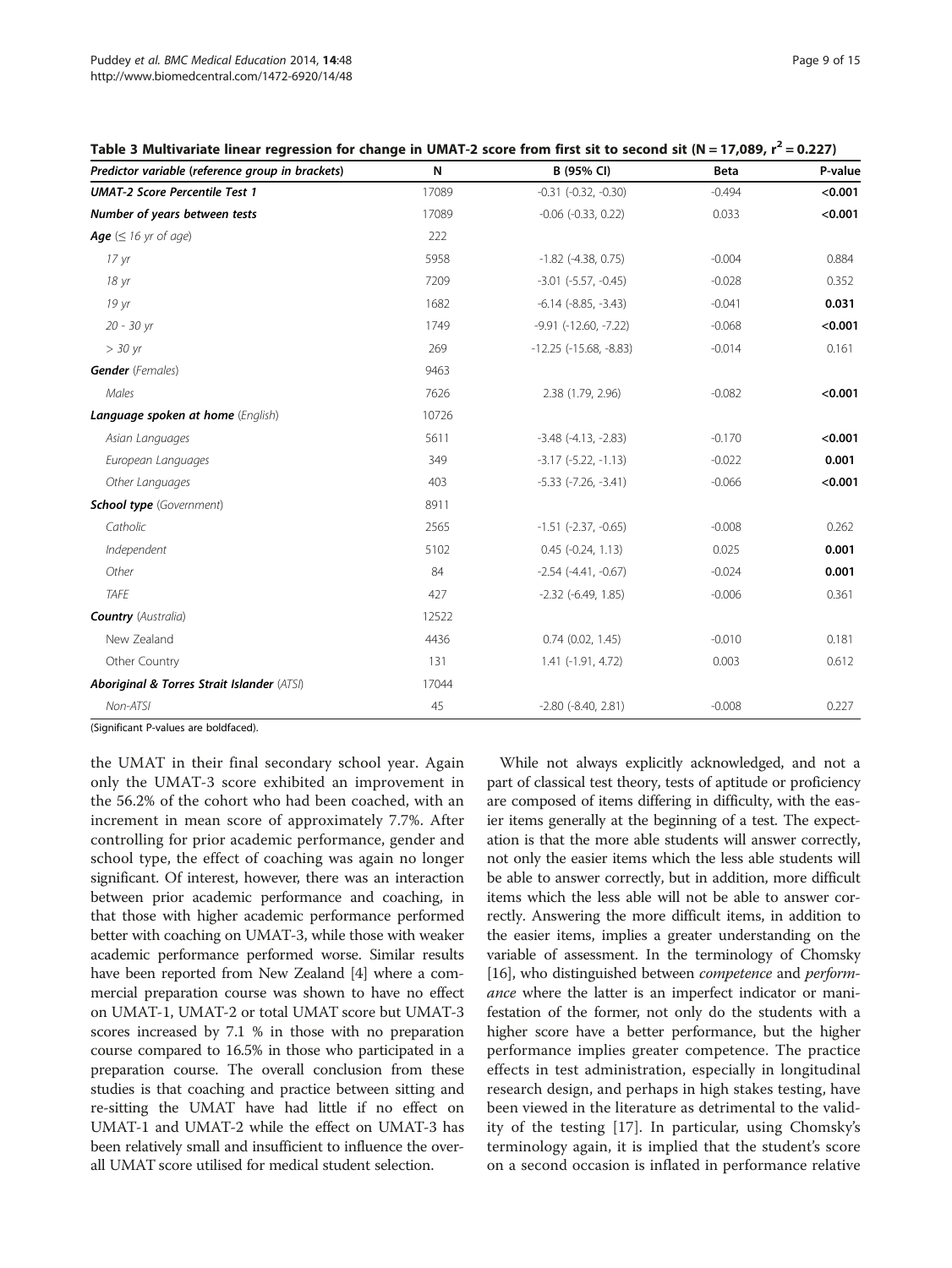| Predictor variable (reference group in brackets)      | N     | B (95% CI)                      | <b>Beta</b> | P-value |
|-------------------------------------------------------|-------|---------------------------------|-------------|---------|
| <b>UMAT-3 Score Percentile Test 1</b>                 | 17089 | $-0.49$ $(-0.50, -0.48)$        | $-0.525$    | < 0.001 |
| Number of years between tests                         | 17089 | $-3.13$ $(-3.44, -2.82)$        | $-0.130$    | < 0.001 |
| <b>Age</b> $(\leq 16$ yr of age)                      | 222   |                                 |             |         |
| 17 <sub>yr</sub>                                      | 5958  | $0.11$ (-2.83, 3.06)            | 0.002       | 0.939   |
| 18 yr                                                 | 7209  | $-1.09$ $(-4.03, 1.85)$         | $-0.021$    | 0.467   |
| 19 yr                                                 | 1682  | $-6.33$ $(-9.44, -3.22)$        | $-0.073$    | < 0.001 |
| 20 - 30 yr                                            | 1749  | $-9.72$ $(-12.80, -6.63)$       | $-0.115$    | < 0.001 |
| $> 30$ yr                                             | 269   | $-11.99$ ( $-15.93$ , $-8.06$ ) | $-0.058$    | < 0.001 |
| Gender (Females)                                      | 9463  |                                 |             |         |
| Males                                                 | 7626  | 3.65 (2.98, 4.33)               | 0.071       | < 0.001 |
| Language spoken at home (English)                     | 10726 |                                 |             |         |
| Asian Languages                                       | 5611  | $-0.54$ $(-1.27, 0.19)$         | $-0.010$    | 0.145   |
| European Languages                                    | 349   | $-3.28$ $(-5.63, -0.93)$        | $-0.018$    | 0.006   |
| Other Languages                                       | 403   | $-4.40$ $(-6.59, -2.20)$        | $-0.026$    | < 0.001 |
| <b>School type</b> (Government)                       | 8911  |                                 |             |         |
| Catholic                                              | 2565  | $-1.61$ $(-2.60, -0.62)$        | $-0.022$    | 0.001   |
| Independent                                           | 5102  | 1.01(0.22, 1.80)                | 0.018       | 0.012   |
| Other                                                 | 84    | $-3.28$ $(-5.43, -1.14)$        | $-0.020$    | 0.003   |
| <b>TAFE</b>                                           | 427   | $-3.94$ $(-8.72, 0.84)$         | $-0.011$    | 0.106   |
| <b>Country</b> (Australia)                            | 12522 |                                 |             |         |
| New Zealand                                           | 4436  | 1.89 (1.07, 2.72)               | 0.032       | < 0.001 |
| Other Country                                         | 131   | 3.06 (-0.74, 6.86)              | 0.010       | 0.114   |
| <b>Aboriginal &amp; Torres Strait Islander (ATSI)</b> | 17044 |                                 |             |         |
| Non-ATSI                                              | 45    | $-5.25$ $(-11.68, 1.19)$        | $-0.010$    | 0.110   |

<span id="page-9-0"></span>

|  | Table 4 Multivariate linear regression for change in UMAT-3 score from first sit to second sit (N = 17,089, r <sup>2</sup> = 0.270) |  |
|--|-------------------------------------------------------------------------------------------------------------------------------------|--|
|--|-------------------------------------------------------------------------------------------------------------------------------------|--|

to the student's competence. In other more colloquial terms, there has been learning/teaching to the test, rather than improved understanding of the variable to be assessed by the test. Taking the perspective that greater competence implies answering correctly, not only the easy items, but also the more difficult items, this detrimental perspective implies that the effect of practice is to be able to answer the more difficult items, as well as the easier items, without having improved in competence. For the UMAT we identified that the major practice effect was between the first and second test, with a smaller but still significant improvement by the third test. No further improvement was seen with further retesting. Others who have investigated the nature of practice effects of re-testing in other settings have also observed the largest increment with successive testing is between the first and second occasion [[18](#page-14-0)]. The key observation in that study, however, was that on the second occasion of testing, the increased total score was a result of students answering correctly relatively easy items and not the difficult items. Thus they increased their performance, as evidence by their total score, but

not their competence. An increase in performance, rather than competence, has implications for understanding the effects of practice on repeated testing, and further, may have implications for the kind of practice that is provided to ensure that students who sit only once are not disadvantaged relative to those who sit a second time. On the other hand, if not only performance, but apparent competence is improved, then it would indicate that not only has practice eliminated errors in easy items, but that it has permitted answering correctly the more difficult items. This concept needs evaluation through item level analysis of the UMAT, appreciating that the average difficulty of test items has not always been linked to the magnitude of practice effects in other settings [\[19](#page-14-0)].

The other confounding factor in understanding practice effects in tests like the UMAT is the background influence of guessing. Waller [\[20\]](#page-14-0) made the case that guessing on a multiple choice item results from the item being too difficult for the student, and not from some property of the item. Taking this perspective, Andrich et al. [[21](#page-14-0)] studied the effects of guessing by considering that guessing makes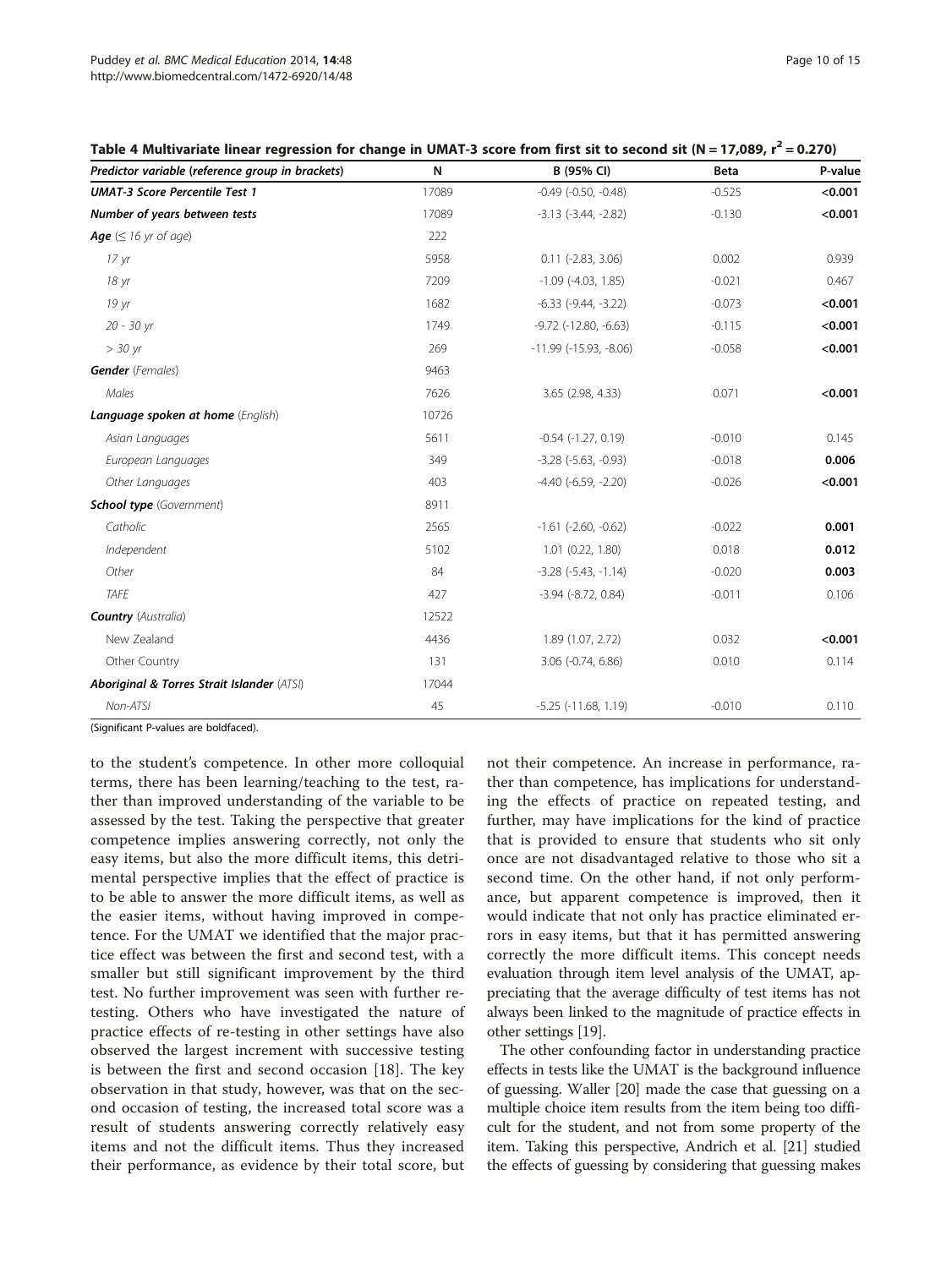<span id="page-10-0"></span>

| Table 5 Logistic regression for predictors of sitting the UMAT two or more times ( $N = 17,089$ ) vs once only |  |  |
|----------------------------------------------------------------------------------------------------------------|--|--|
| (N = 110,295) (Nagelkerke R Square 0.066)                                                                      |  |  |

| Predictor variable (reference group in     | N      | B         | S.E.  | Sig.    | Exp(B) | 95% CI for exp (B) |       |
|--------------------------------------------|--------|-----------|-------|---------|--------|--------------------|-------|
| brackets)                                  |        |           |       |         |        | Lower              | Upper |
| <b>UMAT-1 Quartiles (4)</b>                | 31971  |           |       |         |        |                    |       |
| UMAT-1 Quartile 1                          | 31853  | 0.739     | 0.031 | < 0.001 | 2.09   | 1.97               | 2.23  |
| UMAT-1 Quartile 2                          | 32108  | 0.712     | 0.028 | < 0.001 | 2.04   | 1.93               | 2.15  |
| UMAT-1 Quartile 3                          | 31452  | 0.599     | 0.026 | < 0.001 | 1.82   | 1.73               | 1.92  |
| <b>UMAT-2 Quartiles (4)</b>                | 32340  |           |       |         |        |                    |       |
| UMAT-2 Quartile 1                          | 31685  | 0.215     | 0.028 | < 0.001 | 1.24   | 1.17               | 1.31  |
| UMAT-2 Quartile 2                          | 31705  | 0.250     | 0.026 | < 0.001 | 1.28   | 1.22               | 1.35  |
| UMAT-2 Quartile 3                          | 31654  | 0.231     | 0.026 | < 0.001 | 1.26   | 1.12               | 1.32  |
| <b>UMAT-3 Quartiles (4)</b>                | 32939  |           |       |         |        |                    |       |
| UMAT-3 Quartile 1                          | 31346  | $-0.503$  | 0.027 | < 0.001 | 0.61   | 0.57               | 0.64  |
| UMAT-3 Quartile 2                          | 32166  | $-0.230$  | 0.025 | < 0.001 | 0.79   | 0.76               | 0.83  |
| UMAT-3 Quartile 3                          | 30933  | $0 - 021$ | 0.024 | .374    | 0.98   | 0.94               | 1.03  |
| <b>Age</b> ( $\leq$ 16 yr of age)          | 1386   |           |       |         |        |                    |       |
| 17 yr                                      | 45316  | $-0.249$  | 0.076 | 0.001   | 0.78   | 0.67               | 0.91  |
| 18 yr                                      | 55630  | $-0.400$  | 0.076 | < 0.001 | 0.67   | 0.58               | 0.78  |
| 19 yr                                      | 10787  | $-0.814$  | 0.081 | < 0.001 | 0.44   | 0.38               | 0.52  |
| 20 - 30 yr                                 | 12203  | $-0.484$  | 0.080 | < 0.001 | 0.62   | 0.53               | 0.72  |
| $> 30$ yr                                  | 2062   | $-0.300$  | 0.101 | < 0.001 | 0.74   | 0.61               | 0.90  |
| Gender (Females)                           | 73536  |           |       |         |        |                    |       |
| Males                                      | 53848  | 0.096     | 0.018 | < 0.001 | 1.10   | 1.06               | 1.14  |
| <b>Language spoken at home</b> (English)   | 88134  |           |       |         |        |                    |       |
| Asian Languages                            | 34461  | 0.164     | 0.020 | < 0.001 | 1.18   | 1.13               | 1.23  |
| European Languages                         | 2581   | 0.116     | 0.060 | 0.05    | 1.12   | 1.00               | 1.26  |
| Other Languages                            | 2208   | 0.400     | 0.058 | < 0.001 | 1.49   | 1.33               | 1.67  |
| <b>School type</b> (Government)            | 59827  |           |       |         |        |                    |       |
| Catholic                                   | 22407  | $-0.097$  | 0.025 | < 0.001 | 0.91   | 0.86               | 0.95  |
| Independent                                | 41812  | 0.004     | 0.020 | 0.829   | 1.00   | 0.97               | 1.05  |
| Other                                      | 2842   | $-0.046$  | 0.056 | 0.411   | 0.96   | 0.86               | 1.07  |
| <b>TAFE</b>                                | 496    | 0.510     | 0.123 | < 0.001 | 1.67   | 1.31               | 2.12  |
| <b>Country</b> (Australia)                 | 109880 |           |       |         |        |                    |       |
| New Zealand                                | 16267  | 1.279     | 0.024 | < 0.001 | 3.59   | 3.43               | 3.76  |
| Other Country                              | 1237   | 0.128     | 0.094 | 0.174   | 1.14   | 0.95               | 1.37  |
| Aboriginal & Torres Strait Islander (ATSI) | 126808 |           |       |         |        |                    |       |
| Non-ATSI                                   | 576    | 0.450     | 0.157 | < 0.001 | 1.57   | 1.15               | 2.13  |

difficult items appear relatively easier than if there is no guessing. To study this effect, they were able to eliminate the effect of guessing by a scaling of the items which estimated their relative difficulties. The most surprising result from that study was that it was not so much that the less proficient students, who might have guessed some items correctly, who were advantaged in the original analysis, but that the more proficient students were disadvantaged. This is understood by recognising that the more proficient students answer difficult items correctly at a greater rate than the less proficient students, even when allowing that the less proficient might have guessed. As a result the more proficient students are not rewarded as much as they should be for answering the difficult items correctly. Adjusting the scale for guessing, and then estimating person proficiencies based on all responses of each student,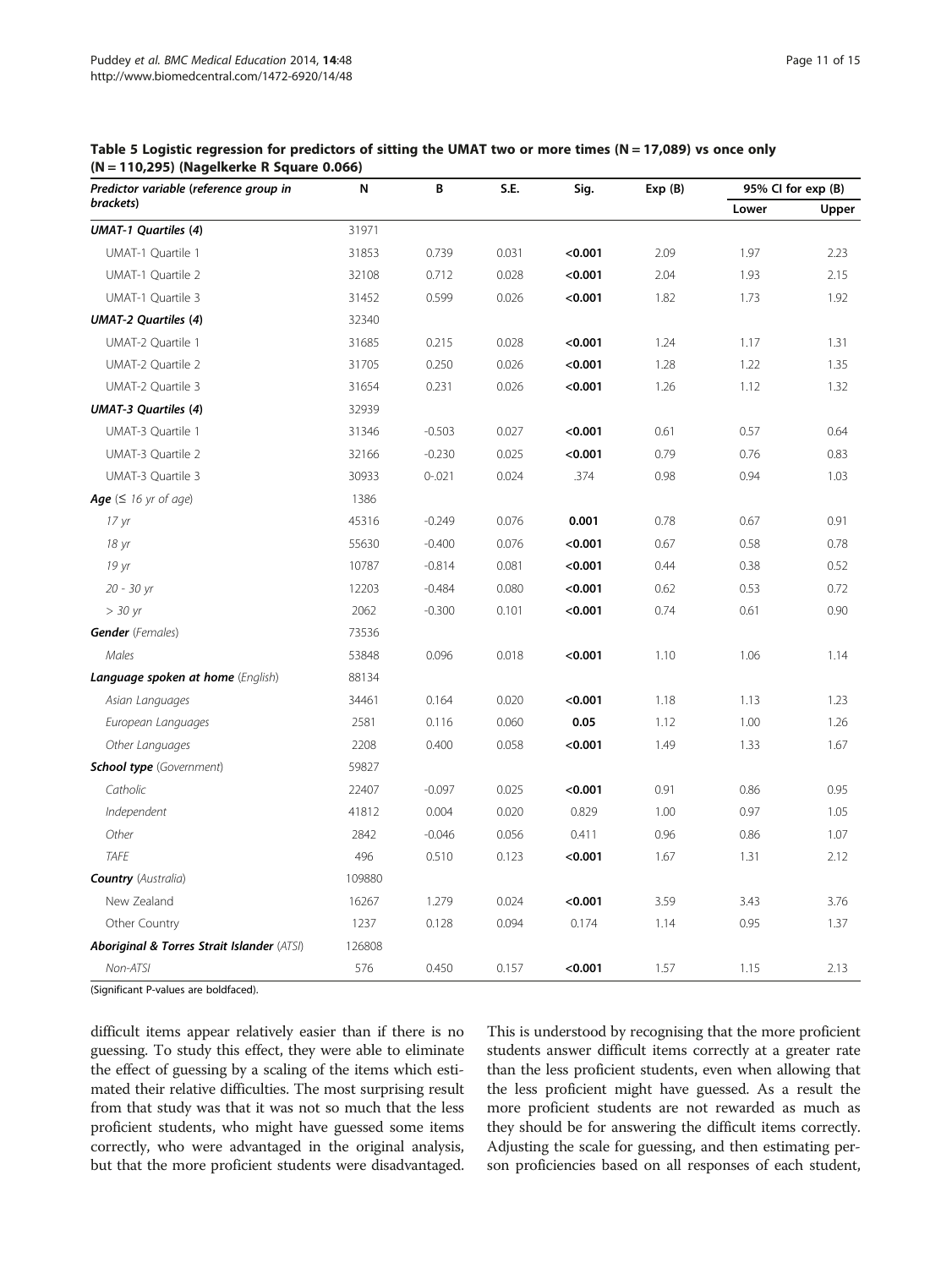Predictor variable (reference group in

brackets)

 $\overline{UMAT-1}$  Quartiles (4) UMAT-1 Quartile 1 UMAT-1 Ouartile 2 UMAT-1 Quartile 3 UMAT-2 Quartiles (4) UMAT-2 Ouartile 1

UMAT-2 Quartile 3 UMAT-3 Quartiles (4) UMAT-3 Quartile 1

UMAT-3 Quartile 3 Age  $(≤ 16$  yr of age)

Gender (Females) 65786

School type (Government) 52724

Country (Australia) 99605

Aboriginal & Torres Strait Islander (ATSI) 113061

Language spoken at home (English) 79313 <0.001

<span id="page-11-0"></span>

| dictor variable (reference group in | N     | В        | S.E.  | Sig.    | Exp(B) |       | 95% CI for exp (B) |
|-------------------------------------|-------|----------|-------|---------|--------|-------|--------------------|
| ıckets)                             |       |          |       |         |        | Lower | Upper              |
| <b>1AT-1 Quartiles (4)</b>          | 28421 |          |       |         |        |       |                    |
| UMAT-1 Quartile 1                   | 28010 | 1.519    | 0.075 | < 0.001 | 4.57   | 3.94  | 5.29               |
| UMAT-1 Quartile 2                   | 28252 | 1.368    | 0.070 | < 0.001 | 3.93   | 3.43  | 4.51               |
| UMAT-1 Quartile 3                   | 28919 | 1.032    | 0.070 | < 0.001 | 2.81   | 2.45  | 3.22               |
| <b>1AT-2 Quartiles (4)</b>          | 28588 |          |       |         |        |       |                    |
| UMAT-2 Quartile 1                   | 28006 | 0.331    | 0.063 | < 0.001 | 1.39   | 1.23  | 1.57               |
| UMAT-2 Quartile 2                   | 28132 | 0.350    | 0.060 | < 0.001 | 1.42   | 1.26  | 1.60               |
| UMAT-2 Quartile 3                   | 28876 | 0.249    | 0.061 | < 0.001 | 1.28   | 1.14  | 1.45               |
| 1AT-3 Quartiles (4)                 | 30032 |          |       |         |        |       |                    |
| UMAT-3 Quartile 1                   | 28000 | $-0.526$ | 0.058 | < 0.001 | 0.59   | 0.53  | 0.66               |
| UMAT-3 Quartile 2                   | 28208 | $-0.223$ | 0.054 | < 0.001 | 0.80   | 0.72  | 0.89               |
| UMAT-3 Quartile 3                   | 27362 | $-0.059$ | 0.052 | 0.260   | 0.94   | 0.85  | 1.05               |
| $e$ ( $\leq$ 16 yr of age)          | 1208  |          |       |         |        |       |                    |

Table 6 Logistic regression for predictors of the UMAT of sitting the UMAT of Sites  $(N = 110,295)$  (Nagelkerke R Squ

17 yr 40433 -0.393 0.159 0.014 0.68 0.49 0.92 18 yr 49719 -0.608 0.159 <0.001 0.54 0.40 0.74 19 yr 19 yr 19 yr 19 yr 19 yr 19 yr 19 yr 19 yr 19 yr 19 yr 19 yr 19 yr 19 yr 19 yr 19 yr 19 yr 19 yr 19 yr 19 20 - 30 yr 10865 -0.595 0.166 <0.001 0.55 0.40 0.76 > 30 yr 1850 -0.485 0.209 **0.021** 0.62 0.41 0.93

Males 47816 0.286 0.037 <0.001 1.33 1.24 1.43

Asian Languages 30091 0.253 0.041 <**0.001** 1.29 1.19 1.40 European Languages 2302 0.121 0.125 0.334 1.13 0.88 1.44 Other Languages 1896 0.403 0.113 <0.001 1.450 1.20 1.87

Catholic 20367 -0.030 0.052 0.563 0.97 0.88 1.08 Independent 37565 -0.034 0.045 0.450 0.97 0.89 1.06 Other 2515 0.016 0.108 0.881 1.02 0.82 1.26 TAFE 1.07 2.75 431 0.537 0.241 **0.026** 1.71 1.07 2.75

New Zealand 12874 1.542 0.047 <0.001 4.67 4.26 5.12 Other Country 1123 -0.151 0.247 0.541 0.86 0.53 1.40

Non-ATSI 541 0.325 0.322 0.312 1.38 0.74 2.60

(Significant P-values are boldfaced).

provides a stronger linearisation of the total scores than an original analysis. This more robust approach should also be incorporated in individual item level analysis in the UMAT if further studies of observed practice effects are to more fully elucidate their nature and implications.

A final confounding factor in relation to practice effects may be that applicants who actually choose to re-sit the UMAT are different from those who give up after a single

test, or from those who are successfully selected into medical or dental school at their first attempt, and that these differences may have an impact on the magnitude of subsequent practice effects. There have been very few attempts to look at correlates of withdrawal or persistence in relation to multiple re-sits in aptitude tests and none in relation to the UMAT. The single strongest predictor in this study was UMAT percentile score on initial testing.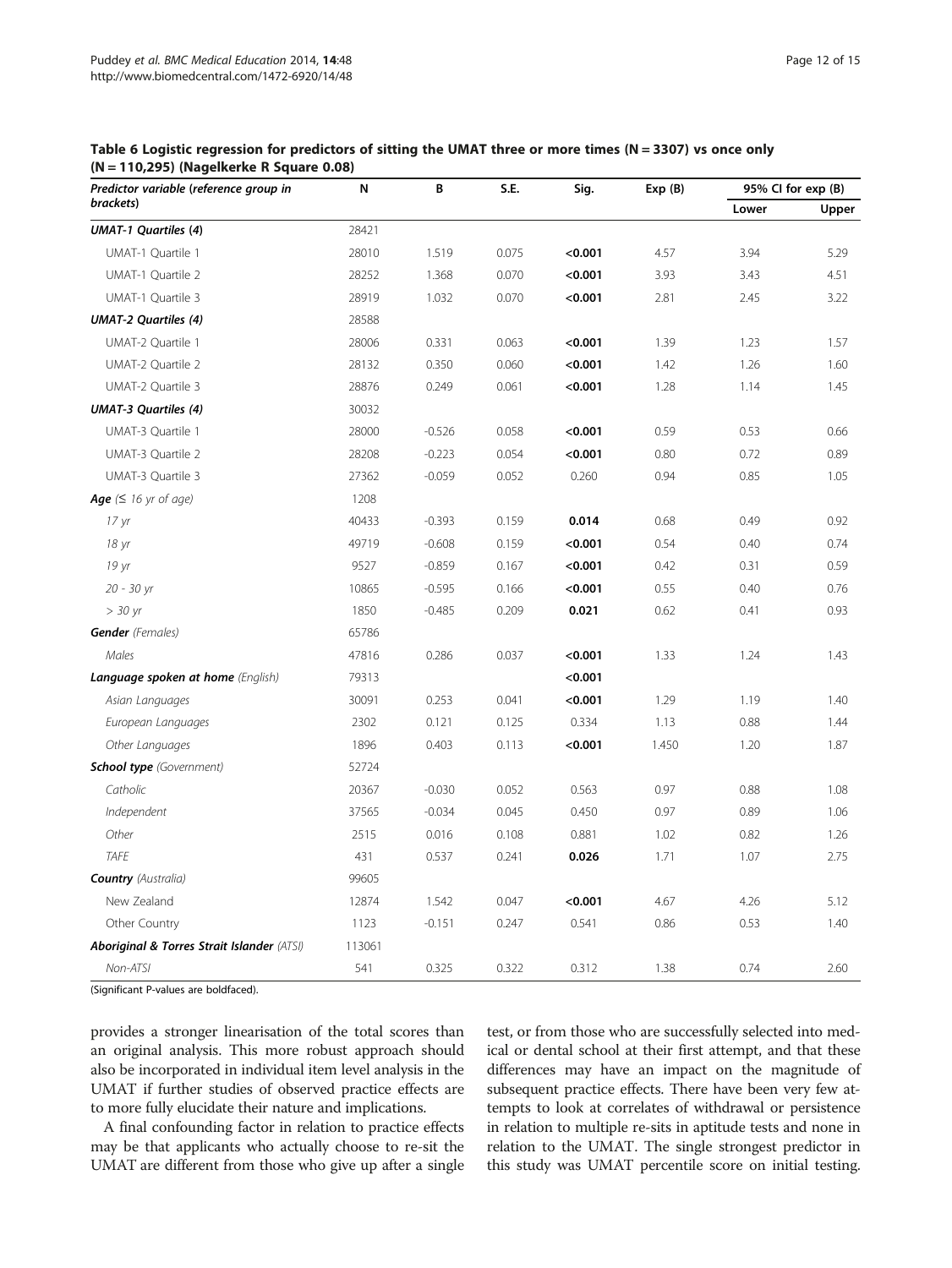| Predictor variable (reference group in                | Ν      | В        | S.E.  | Sig.    | Exp(B) | 95% CI for exp (B) |       |  |
|-------------------------------------------------------|--------|----------|-------|---------|--------|--------------------|-------|--|
| brackets)                                             |        |          |       |         |        | Lower              | Upper |  |
| <b>UMAT-1 Quartiles (4)</b>                           | 27584  |          |       |         |        |                    |       |  |
| UMAT-1 Quartile 1                                     | 27217  | 2.327    | 0.187 | < 0.001 | 10.24  | 7.11               | 14.77 |  |
| UMAT-1 Quartile 2                                     | 27603  | 2.037    | 0.179 | < 0.001 | 7.67   | 5.39               | 10.89 |  |
| UMAT-1 Quartile 3                                     | 28647  | 1.330    | 0.184 | < 0.001 | 3.78   | 2.64               | 5.43  |  |
| <b>UMAT-2 Quartiles (4)</b>                           | 27754  |          |       |         |        |                    |       |  |
| UMAT-2 Quartile 1                                     | 27255  | 0.320    | 0.132 | 0.016   | 1.38   | 1.06               | 1.79  |  |
| UMAT-2 Quartile 2                                     | 27555  | 0.146    | 0.133 | 0.273   | 1.16   | 0.89               | 1.50  |  |
| UMAT-2 Quartile 3                                     | 28487  | 0.164    | 0.135 | 0.222   | 1.18   | 0.91               | 1.53  |  |
| <b>UMAT-3 Quartiles (4)</b>                           | 29438  |          |       |         |        |                    |       |  |
| UMAT-3 Quartile 1                                     | 27321  | $-0.438$ | 0.119 | < 0.001 | 0.645  | 0.51               | 0.82  |  |
| UMAT-3 Quartile 2                                     | 27517  | $-0.255$ | 0.116 | 0.027   | 0.775  | 0.62               | 0.97  |  |
| UMAT-3 Quartile 3                                     | 26775  | $-0.022$ | 0.112 | 0.841   | 0.98   | 0.79               | 1.22  |  |
| Age $( \leq 16 \text{ yr of age})$                    | 1175   |          |       |         |        |                    |       |  |
| 17 yr                                                 | 39603  | $-0.530$ | 0.313 | 0.091   | 0.59   | 0.32               | 1.09  |  |
| 18 yr                                                 | 48714  | $-0.835$ | 0.313 | 0.008   | 0.43   | 0.24               | 0.80  |  |
| 19 yr                                                 | 9191   | $-1.347$ | 0.331 | < 0.001 | 0.26   | 0.14               | 0.50  |  |
| 20 - 30 yr                                            | 10563  | $-0.831$ | 0.326 | 0.011   | 0.436  | 0.23               | 0.83  |  |
| $> 30$ yr                                             | 1805   | $-0.935$ | 0.428 | 0.029   | 0.393  | 0.17               | 0.91  |  |
| Gender (Females)                                      | 64437  |          |       |         |        |                    |       |  |
| Males                                                 | 46614  | 0.480    | 0.076 | < 0.001 | 1.617  | 1.39               | 1.88  |  |
| Language spoken at home (English)                     | 77800  |          |       |         |        |                    |       |  |
| Asian Languages                                       | 29175  | 0.376    | 0.082 | < 0.001 | 1.456  | 1.24               | 1.71  |  |
| European Languages                                    | 2246   | 0.022    | 0.274 | 0.936   | 1.022  | 0.60               | 1.75  |  |
| Other Languages                                       | 1830   | 0.490    | 0.212 | 0.021   | 1.633  | 1.08               | 2.48  |  |
| <b>School type</b> (Government)                       | 51344  |          |       |         |        |                    |       |  |
| Catholic                                              | 19967  | 0.031    | 0.106 | 0.769   | 1.032  | 0.84               | 1.27  |  |
| Independent                                           | 36891  | $-0.019$ | 0.094 | 0.840   | 0.981  | 0.82               | 1.18  |  |
| Other                                                 | 418    | $-0.456$ | 0.259 | 0.078   | 0.634  | 0.38               | 1.05  |  |
| <b>TAFE</b>                                           | 2431   | 0.868    | 0.425 | 0.041   | 2.383  | 1.04               | 5.48  |  |
| <b>Country</b> (Australia)                            | 97839  |          |       |         |        |                    |       |  |
| New Zealand                                           | 12101  | 1.863    | 0.092 | < 0.001 | 6.441  | 5.38               | 7.71  |  |
| Other Country                                         | 1111   | 0.380    | 0.454 | 0.403   | 1.463  | 0.60               | 3.56  |  |
| <b>Aboriginal &amp; Torres Strait Islander (ATSI)</b> | 110517 |          |       |         |        |                    |       |  |
| Non-ATSI                                              | 534    | 0.082    | 0.583 | 0.888   | 1.086  | 0.35               | 3.40  |  |

<span id="page-12-0"></span>Table 7 Logistic regression for predictors of sitting the UMAT four or more times (N = 756) vs once only (N = 110,295) (Nagelkerke R Square 0.097)

Being male, being younger, being from NZ and being from non-English language backgrounds (although only of borderline significance for those of European language backgrounds) all predicted a greater likelihood of a re-sit even after adjustment for the influence of initial UMAT percentile score. Of interest, it was having a low score in UMAT-1 – Logical reasoning and Problem Solving – that was the single strongest predictor of a re-sit while in contrast, those with a weaker performance in UMAT-3 – Non-verbal Reasoning – were less likely to re-sit. The profile of initial under-performance in UMAT-1 and over-performance in UMAT-3 in those who choose to re-sit recalls the profile we have previously reported in UMAT performance for those from Asian language backgrounds [[22\]](#page-14-0). Given that those from an Asian language background were also nearly 20% more likely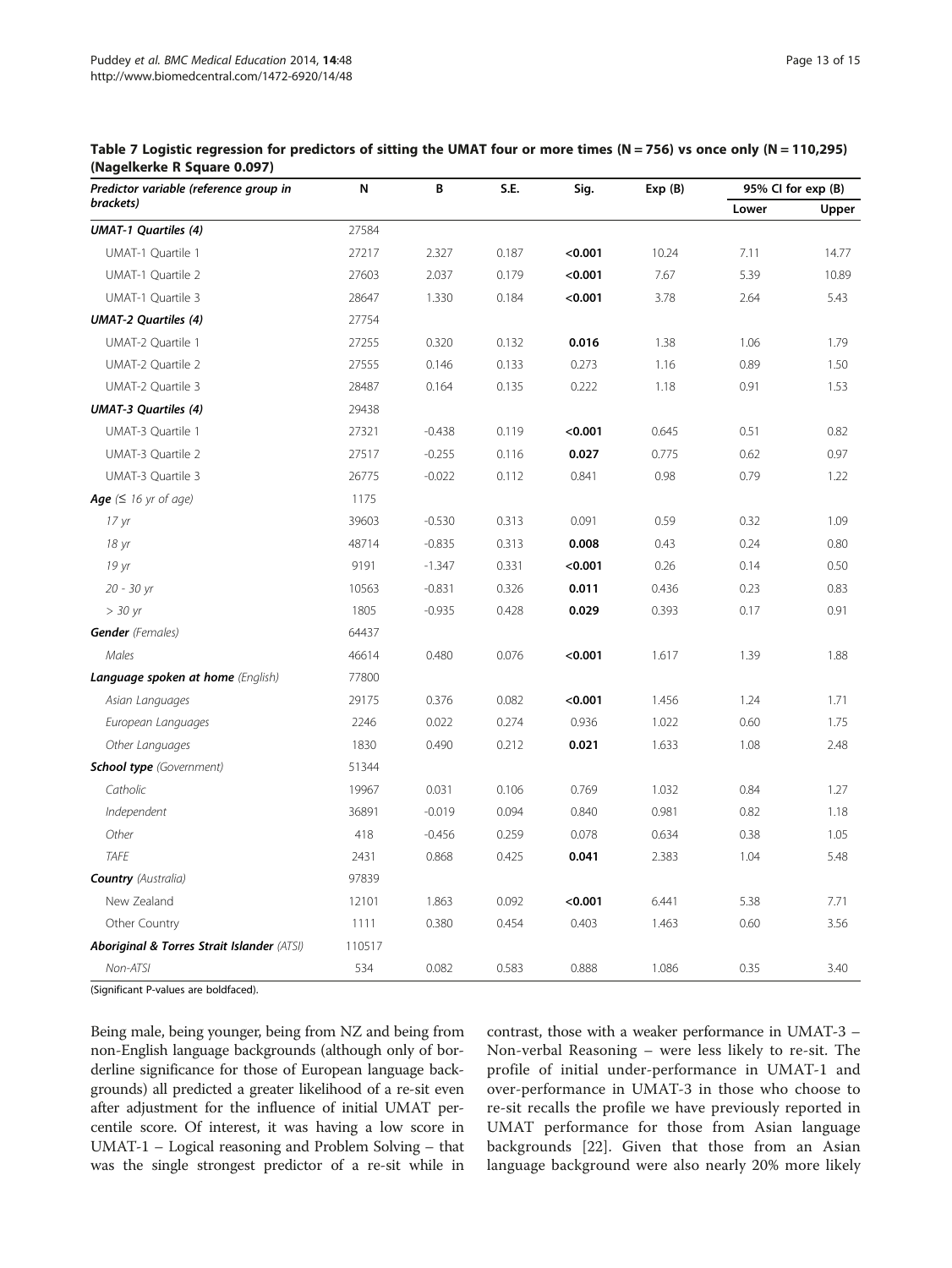<span id="page-13-0"></span>to re-sit the test this may have, at least in part, contributed to this finding in a cohort where approximately 27% of the sample reported speaking an Asian language at home. The second strongest predictor was being a student from New Zealand, with a 3.6 fold increase in the likelihood of a re-sit. In New Zealand a larger number of students sit the UMAT twice because entrance into medicine occurs after a one year open entry biomedical course and so they sit both in the last year of secondary school and again in the first year at university [[4\]](#page-14-0). However, our analyses of those who sat four or more times still showed that being from New Zealand continued to be an even stronger predictor, with a 6.4 fold increase in the odds for New Zealanders of 4 or more re-sits. Moreover, the correlates of a re-sit (being male, being from a non-English background, being younger, and being from NZ) were also correlates of a weaker practice effect at the first re-sit, with the exception of being from NZ, which predicted a relatively greater practice effect than being from Australia. Whether this persistence by those from NZ is linked to higher motivation or un-measured socio-cultural differences remains speculative. A contributing factor, however, may be that the 2 medical schools in NZ are both undergraduate entry alone whereas in Australia there are now 12 graduate entry medical programs and so failure to be selected into an undergraduate course may preferentially lead to subsequent sitting of the Graduate Australian Medical Schools Admissions Test (GAMSAT) for graduate school entry rather than repeated re-sits of the UMAT as seen in NZ.

### Study limitations

There are potential limitations to fully understanding the effect of practice from our data. These limitations are associated with having only total percentile scores in the analyses, rather than item level data. First, it is not possible to tell whether the improvement was uniform across the items or whether it was in the easy or difficult items. Second, with multiple choice items, there is a potential for students to guess the difficult items correctly with an impact on the scale of assessment. Guessing also interacts with possible practice effects in the responses that are analysed. Third, the analyses were based on average percentile locations and therefore changes in the percentile locations between years. Because these are therefore relative improvements, it is difficult to assess finer details of the basis for improvement from repeated sitting of the examination. The use of a unique identifier based on name, date of birth and gender to identify subjects who had sat once or more from 2000 to 2012 may have failed to identify some subjects who changed their name over the period. However, these numbers are likely to have been small in this overwhelmingly young cohort of predominantly high school students. Finally, the UMAT has been delivered since the early 1990's and so given that this data-set was confined to all who sat from 2000 onwards it is possible that for some subjects data analysed as results from the first test during this period may have in fact come from second or subsequent re-sits of the test. This would have if anything weakened the magnitude of the practice effects seen.

### Conclusions

Practice effects of re-sitting the UMAT have been identified in a large cohort of subjects who were candidates for the UMAT between 2000 and 2012. They are of sufficient magnitude to potentially disadvantage those who are sitting the test for the first time. Given the widespread utilisation of the UMAT for selection into medical, dental and allied health courses in Australia and New Zealand such practice effects need further evaluation at the level of individual item level data to ascertain the extent to which they might represent inflated performance or a true increase in competence on re-testing. If the latter, issues of equity in relation to potential increased chances of selection in those who re-sit will be less of a concern, being outweighed by increased confidence that the test is still identifying those most able to enter the health-related professions. If the former, and where UMAT score is utilised as either a threshold factor for subsequent selection for interview or as a core factor in terms of relative weighting with other conventional selection factors (i.e. prior academic performance, score at interview and to a lesser extent a personal statement), any practice effects which serve to enhance overall performance may currently be introducing unwanted bias in selection which should be studied further.

### Additional file

[Additional file 1:](http://www.biomedcentral.com/content/supplementary/1472-6920-14-48-S1.docx) Socio-demographic profile by year the UMAT was first sat 2000-2012. (The distributions are reported as valid percent exclusive of missing values).

#### Competing interests

IP is the representative for the University of Western Australia on the UMAT Consortium Board of Management. AM is a member of the UMAT Test Management Committee and Chair of both the UMAT Technical Subcommittee and the UMAT Research Subcommittee. This study was not commissioned or supported financially by UMAT or ACER.

#### Authors' contributions

IP contributed to the conception and design of the study, acquisition, analysis and interpretation of the data and the initial drafting and final revision of the manuscript. AM contributed to the conception and design of the study, interpretation of the data; and final revision of the manuscript for important intellectual content. DA contributed to the interpretation of the data and the initial drafting and final revision of the manuscript for important intellectual content. IS contributed to the interpretation of the data and to the final revision of the manuscript for important intellectual content. All authors read and approved the final manuscript.